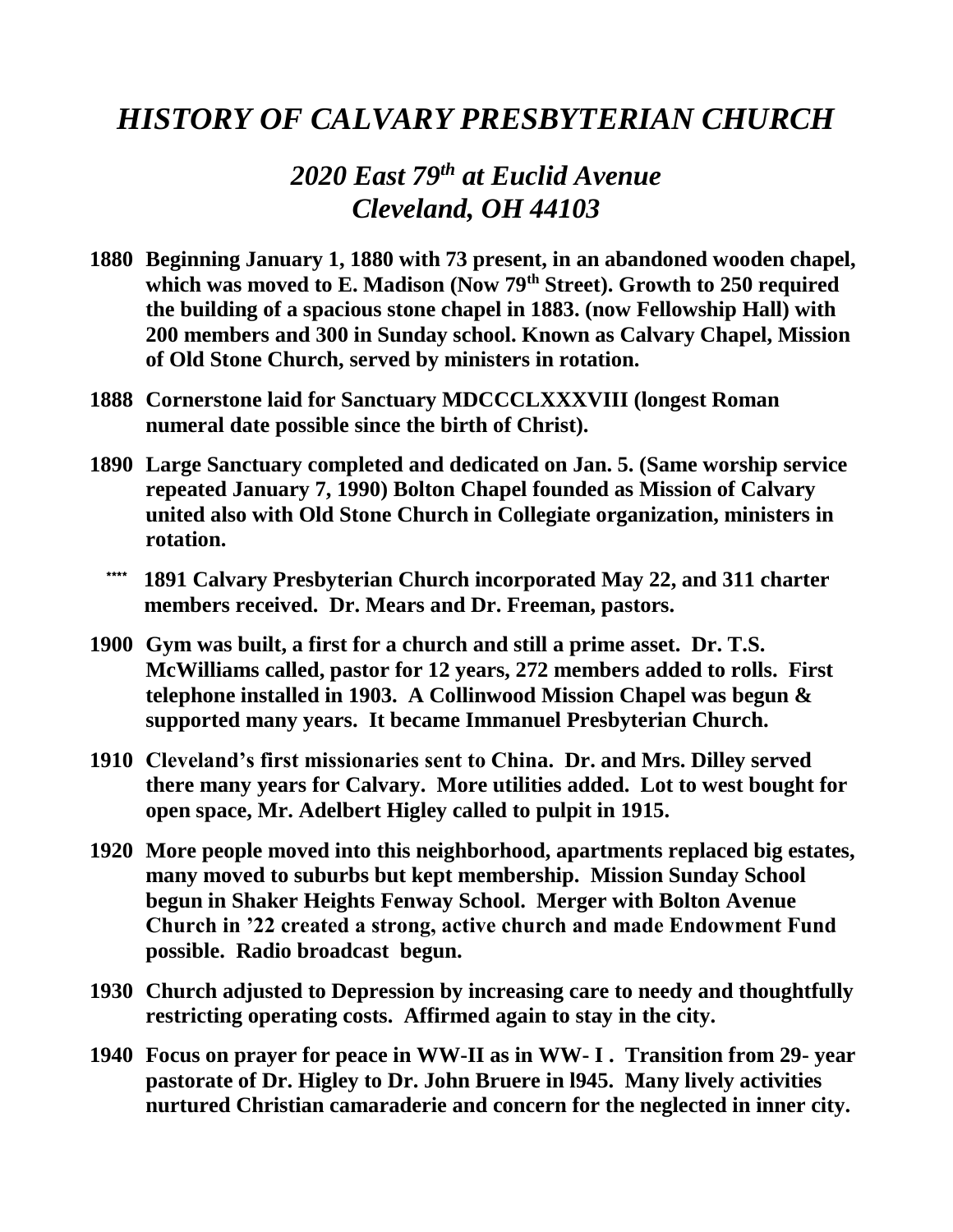- **1950 Two lots on 79th purchased for parking and play yard. Garden on West planted with four WW –II memorial trees. Baby care during worship service begun. Integration of membership began quietly and naturally. Pastor and members joined in vigorous neighborhood clean-up campaigns.**
- **1960 "Religion That Works" radio program Sunday at 9 a.m. was initiated and proven a strong mission in Northern Ohio. 300 children in Saturday-Sunday Youth program. Hough riots coped with and proven non-interruptive. NOAH INC born to address low-income housing needs. Sudden death of Dr. Bruere brought the call of Dr. Roger Shoup.**
- **1970 Thoughtful and prayerful integration continued. Calvary Choral Group flourished. Justice-Line panic phone system used for anonymous reports of crime in community. Houses and apartments being raised. The Restoration Campaign successful raised capital funds and renovated major portions of church sanctuary and kitchen in particular.**
- **1980 Mr. William Kight called as pastor, Church responded to needs of members and neighbors with clothing and food, AA program begun many years ago, continues. The building of Rainbow Place II and I on 79th St. Food and clothing given to needy continuously. Mental health program.**
- \*\*\*\* **1988 100th Anniversary of laying of Cornerstone celebrated with Special Worship Service and Luncheon. Church in time of transition. Two years with interim pastor.**
- \*\*\*\* **1989 Midtown Area a wasteland for several years awaiting development. Dr. Tyrone Burkette called as pastor. Congregation anticipates challenges of rebuilding the area to re-strengthen Calvary Presbyterian Church.**
- \*\*\*\* **1992 Celebration of the 100th Anniversary of Incorporation with special Worship Service and Luncheon.**
- \*\*\*\* **1999 Rev. Adrian T. Lynum called as pastor. At time of ordination, congregation suffers serious decline, as neighborhood has not rebuilt adequately.**
- **2006 Dr. Rev. Bertrice Wood served as Temporary Supply Pastor. Day Care returns to Calvary. Mid-Town Corridor completed along Euclid.**
- \*\*\*\* **2009 Calvary Celebrated 129 years on the corner of East 79th and Euclid Avenue. Rev. Floyd Rhodes, Jr. served as Temporary Supply**